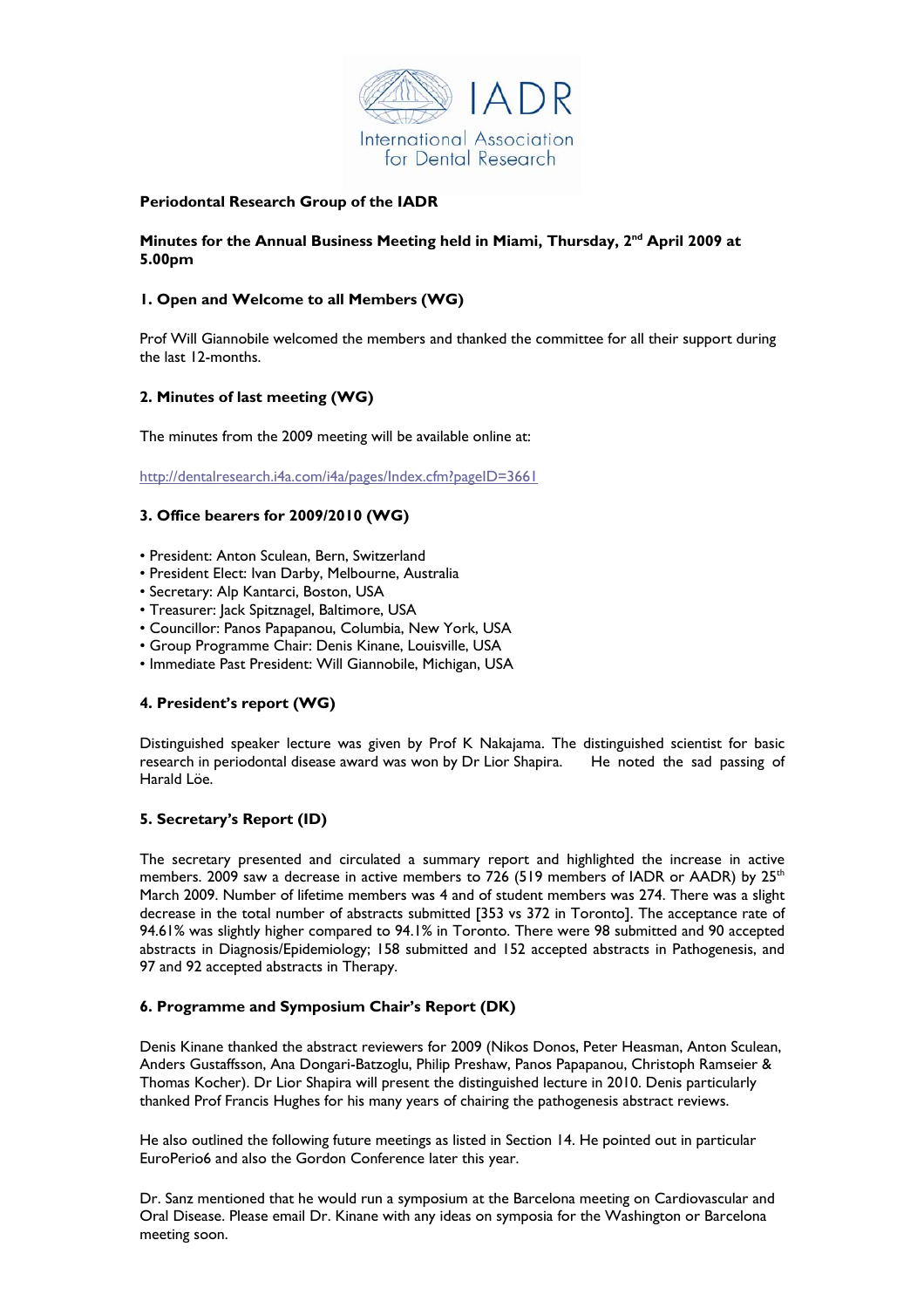## **7. Treasurer's Report (JS)**

Jack Spitznagel delivered the brief outline which included all the significant points and indicated a very stable financial position for the PRG.

As of last annual report (12/31/08) the balance in the account was \$20,481.40. The only Outgoing since the last report was \$9,359.64 for Reception.

#### **8. Election of new secretary (North America) (WG)**

The president, Prof Giannobile, indicted that a new secretary needed to be elected and we were fortunate to have 3 nominations. He also noted the substantial expansion in periodontal research from South America and it was agreed that this area by added to that of Asia/Pacific. The rotation will now be Europe(2010-11), Asia/Pacific/South America (2011-12) and North America (2012-13). Ballots where distributed by the outgoing secretary and members were asked to indicate there first preference. The nominees were:

Ricardo Teles, Alp Kantarci & Thomas Oates

The secretary collected and counted all the ballots scrutinised by the President-elect while the meeting continued.

### **9. 2010 Programme Barcelona, Spain (WG)**

The President called for submissions for the Barcelona meeting. Lunch and learning ideas to the secretary and symposium ideas to Prof Kinane. The deadlines are 1<sup>st</sup> August 2009.

#### **10. Councillor's Report (MS for PP)**

The IADR council met on Tuesday 31<sup>st</sup> March 2009. The following items of note were discussed:

- JDR is about a month behind schedule

- No board member may accept a distinguished scientist award during their term

- The three nominees for Vice-President are Mary MacDougall, Jukka Meurman and Lakshman Samaranayake

- An application by the Syrian Society for Dental Research was accepted

- The term networks was added to groups, group chapters to reflect the cross-discipline nature of some research

- General Sessions will now be planned 5 years in advance

- The investment portfolio of the IADR lost value in the recent stock exchange falls

- The board tested an interactive quiz with the council to gauge their feelings on a number of issues.

#### **11. The 12th Annual Anthony Rizzo Periodontal Research Award (PP)**

There were seven nominations this year and the winner was Dr Francesco D'Aiuto. Unsuccessful applicants were urged to apply next year if they were still eligible.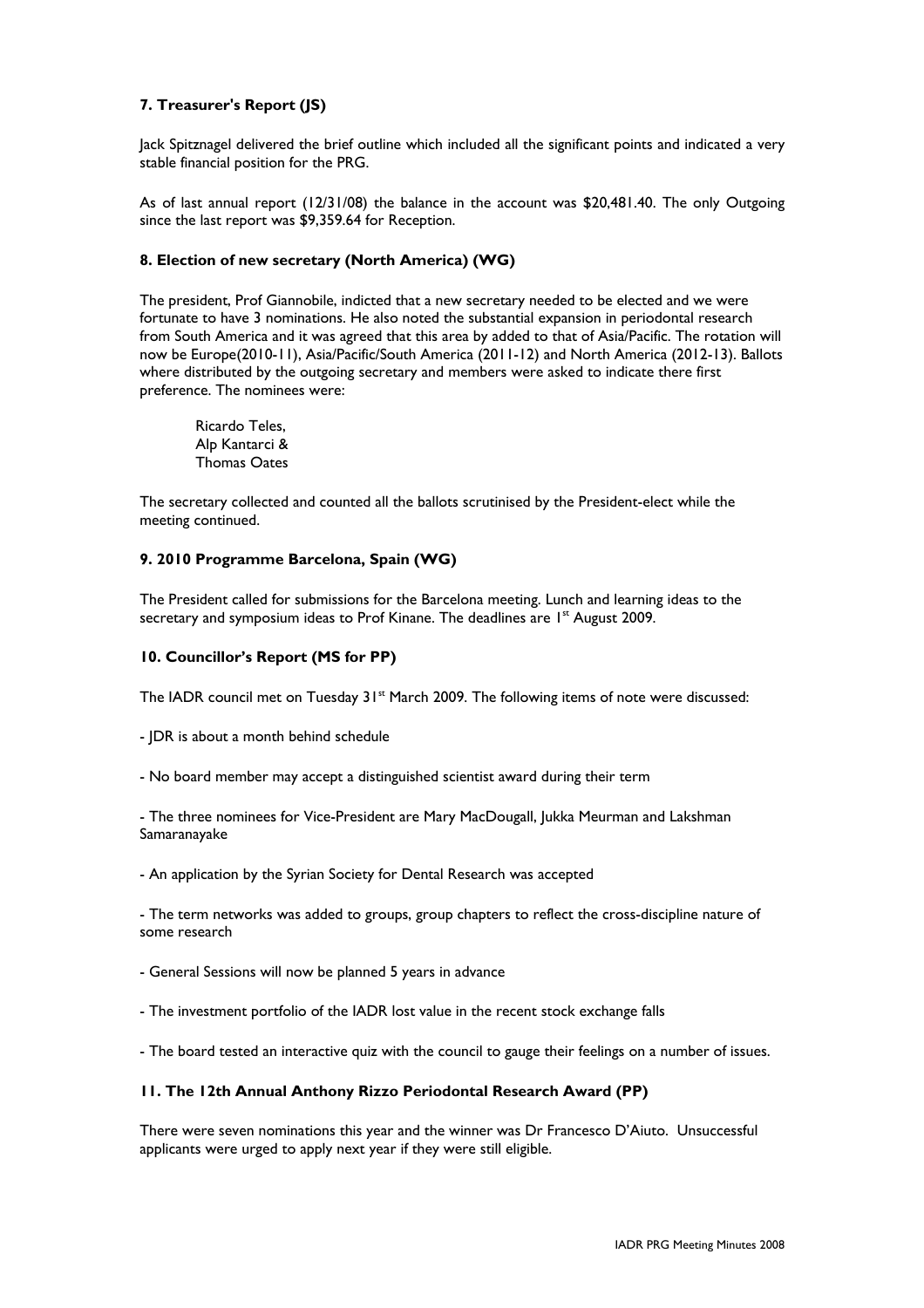# **12. The Past Presidents Award (PP)**

Prof Papapanou reported on the award, noting that the Past Presidents' Award has been generously sponsored since its inception by Colgate-Palmolive. This year's winner was Dr Chan Ho Park. Dr. Papapanou expressed also his thanks to the reviewers.

# **13. The Third Philips Oral Healthcare/PRG Young Investigator Research Grant (IC)**

After thanking Phillips for their generous support for the last three years and noting what a difference this award had made to the careers of previous winners, Prof Chapple announced the result. Dr Nagihan Bostanci was awarded with this grant. He introduced the first 2 winners who were present in the audience, Dr Faming Chen from X'ian China and Dr Moritz Kebschull from Columbia, and pointed out that their first manuscripts were already printed and/or impress, with due acknowledgement to Philips Oral Healthcare. These young scientists would always remember how they were able to fund their first independent work and help them onto their academic career pathways. The PRG applauded Philips support and urged Prof Chapple to encourage POHC to continue with this excellent initiative for a further 3-year term.

| <b>Date</b>                | <b>Location</b>                                             | <b>Meeting</b>             |
|----------------------------|-------------------------------------------------------------|----------------------------|
| 20094-6 June               | Europerio 6, Stockholm Sweden                               |                            |
| 20092-8 Aug                | Gordon Research Conference,<br><b>New</b><br>Hampshire, USA |                            |
| 2009<br>28-31 August       | <b>Singapore</b>                                            | <b>APSP</b>                |
| 2009<br><b>4 September</b> | <b>Singapore</b>                                            | <b>FDI-APSP/IAP</b>        |
| 2010<br>March              | <b>Washington DC, USA</b>                                   | <b>AADR</b><br><b>CADR</b> |
| 2010<br>14-17 July         | Barcelona, Spain                                            | <b>IADR</b>                |
| 2011                       | San Diego, California, USA                                  | <b>IADR</b><br><b>AADR</b> |
| 16-19 March                |                                                             | <b>CADR</b>                |
| 2012<br><b>March 20-24</b> | Tampa, FL                                                   | <b>AADR</b><br><b>CADR</b> |

# **14. Future Meetings (DK)**

Website for the Gordon Conference in Periodontology 2-7<sup>th</sup> August 2009, Colby-Sawyer New Hampshire, is:

http://www.grc.org/programs.aspx?year=2009&program=periodon

## **15. Results of vote for secretary WG**

The president announced that following the counting of all votes that Dr. Alp Kantarci had been duly elected as the new secretary for 2009-10.